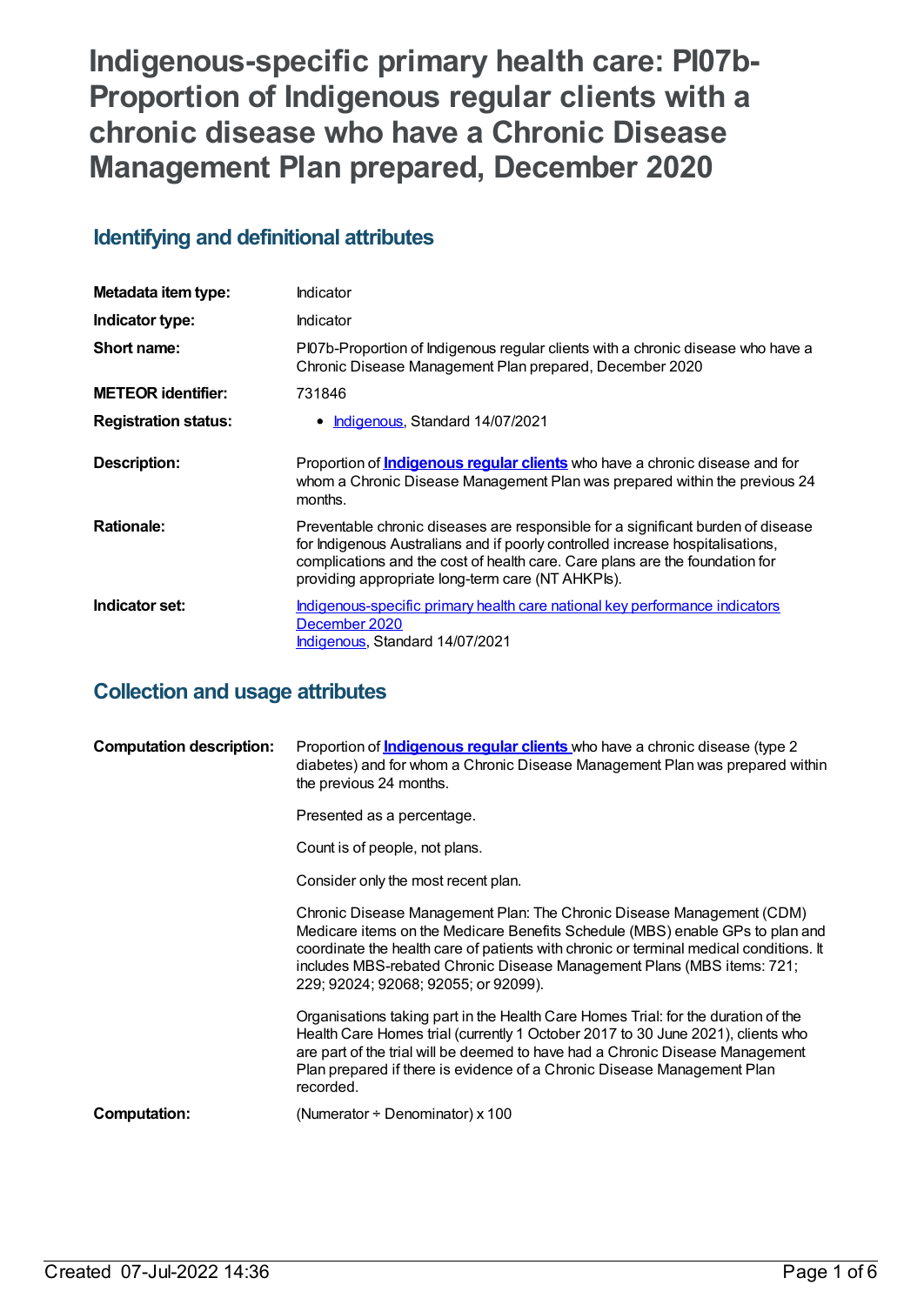**Numerator:** Calculation A: Number of Indigenous regular clients who have type 2 diabetes and for whom an in-person MBS-rebated Chronic Disease Management Plan (MBS items: 721, or 229) was prepared within the previous 24 months.

> Calculation B: Number of Indigenous regular clients who have type 2 diabetes and for whom a Telehealth MBS-rebated Chronic Disease Management Plan (MBS items: 92024, 92068, 92055, or 92099) was prepared within the previous 24 months.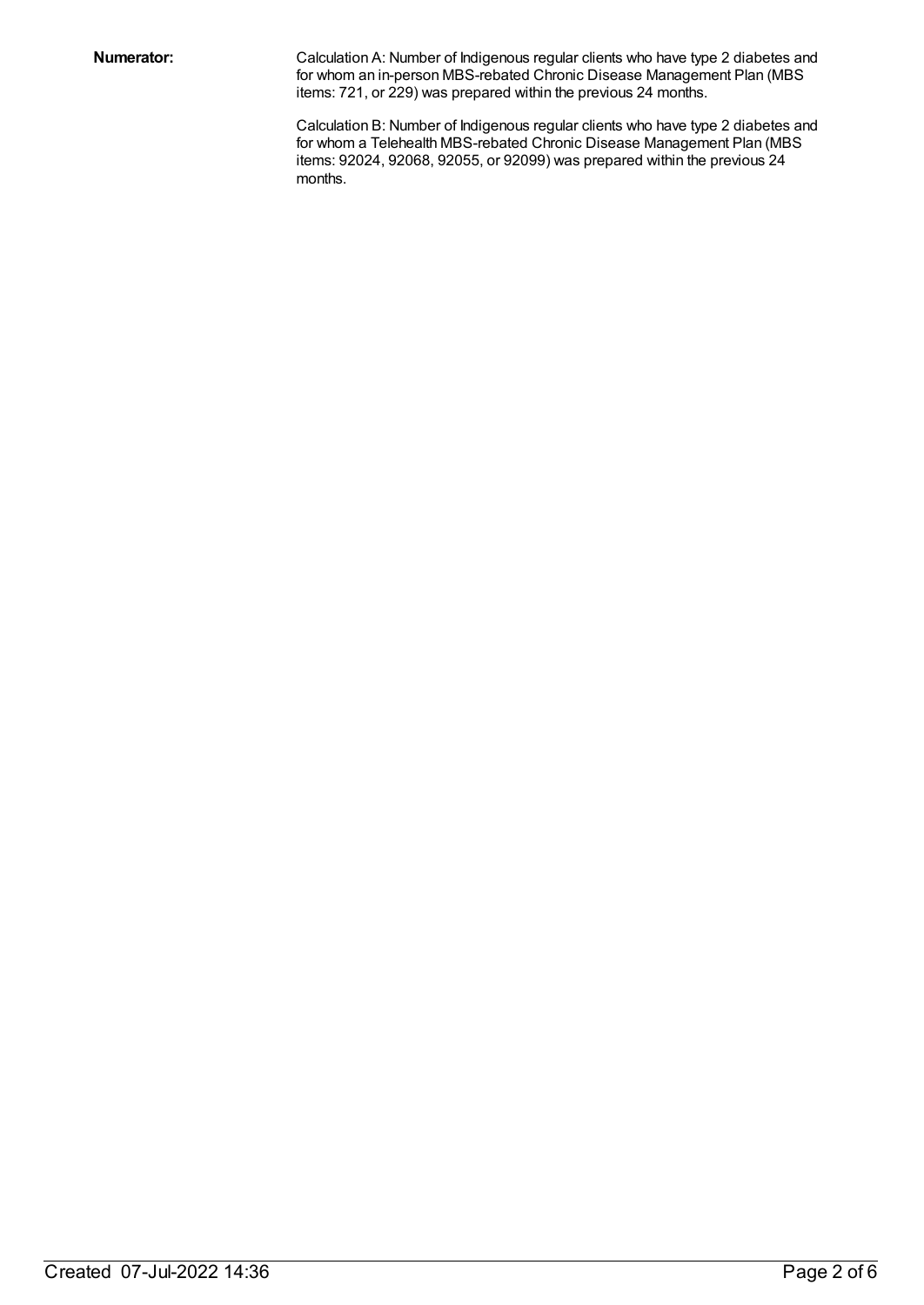#### [Person—diabetes](https://meteor.aihw.gov.au/content/270194) mellitus status, code NN

#### **Data Source**

[Indigenous-specific](https://meteor.aihw.gov.au/content/737914) primary health care national Key Performance Indicators (nKPI) data collection

#### **NMDS / DSS**

[Indigenous-specific](https://meteor.aihw.gov.au/content/738532) primary health care NBEDS December 2020

**Guide for use**

Type 2 diabetes only.

### **Data Element / Data Set**

[Person—Indigenous](https://meteor.aihw.gov.au/content/602543) status, code N

#### **Data Source**

[Indigenous-specific](https://meteor.aihw.gov.au/content/737914) primary health care national Key Performance Indicators (nKPI) data collection

**NMDS / DSS**

[Indigenous-specific](https://meteor.aihw.gov.au/content/738532) primary health care NBEDS December 2020

**Guide for use**

Indigenous only.

### **Data Element / Data Set**

[Person—regular](https://meteor.aihw.gov.au/content/686291) client indicator, yes/no code N

#### **Data Source**

[Indigenous-specific](https://meteor.aihw.gov.au/content/737914) primary health care national Key Performance Indicators (nKPI) data collection

### **NMDS / DSS**

[Indigenous-specific](https://meteor.aihw.gov.au/content/738532) primary health care NBEDS December 2020

**Guide for use**

Regular clients only.

### **Data Element / Data Set**

Person-chronic disease management plan type, code N

#### **Data Source**

[Indigenous-specific](https://meteor.aihw.gov.au/content/737914) primary health care national Key Performance Indicators (nKPI) data collection

#### **NMDS / DSS**

[Indigenous-specific](https://meteor.aihw.gov.au/content/738532) primary health care NBEDS December 2020

**Denominator: Calculation A and B:** Total number of Indigenous regular clients who have type 2 diabetes.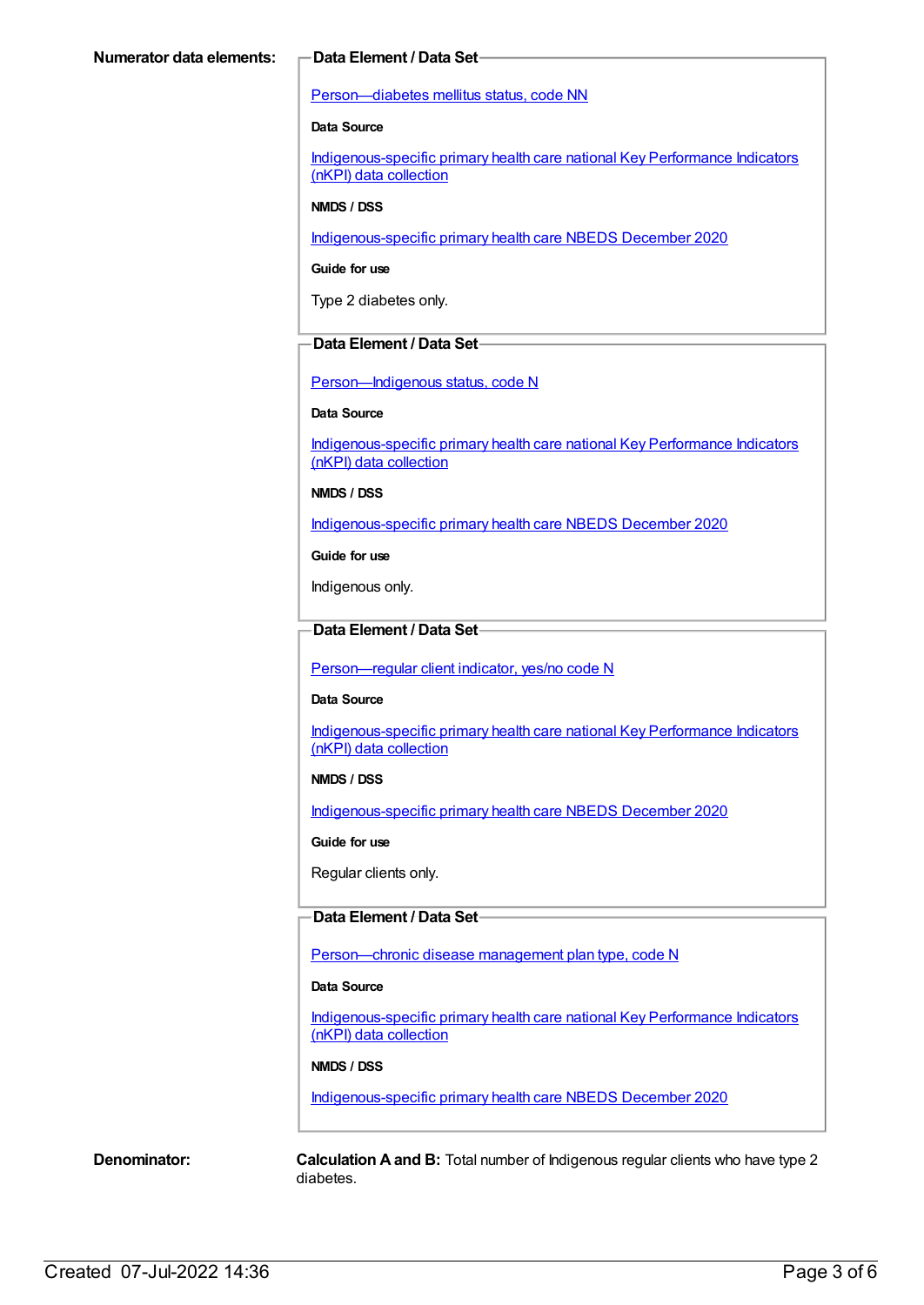#### **Denominator data elements:**

#### **Data Element / Data Set**

[Person—diabetes](https://meteor.aihw.gov.au/content/270194) mellitus status, code NN

#### **Data Source**

[Indigenous-specific](https://meteor.aihw.gov.au/content/737914) primary health care national Key Performance Indicators (nKPI) data collection

#### **NMDS / DSS**

[Indigenous-specific](https://meteor.aihw.gov.au/content/738532) primary health care NBEDS December 2020

#### **Guide for use**

Type 2 diabetes only.

#### **Data Element / Data Set**

Person-Indigenous status, code N

#### **Data Source**

[Indigenous-specific](https://meteor.aihw.gov.au/content/737914) primary health care national Key Performance Indicators (nKPI) data collection

#### **NMDS / DSS**

[Indigenous-specific](https://meteor.aihw.gov.au/content/738532) primary health care NBEDS December 2020

**Guide for use**

Indigenous only.

### **Data Element / Data Set**

[Person—regular](https://meteor.aihw.gov.au/content/686291) client indicator, yes/no code N

#### **Data Source**

[Indigenous-specific](https://meteor.aihw.gov.au/content/737914) primary health care national Key Performance Indicators (nKPI) data collection

#### **NMDS / DSS**

[Indigenous-specific](https://meteor.aihw.gov.au/content/738532) primary health care NBEDS December 2020

#### **Guide for use**

Regular clients only.

#### **Disaggregation:** 1. Sex:

- a) Male
- b) Female.
- 2. Age group:
- a) 0–4 years
- b) 5–14 years
- c) 15–24 years d) 25–34 years
- e) 35–44 years
- f) 45–54 years
- g) 55–64 years
- h) 65 years and over.
- 3. Type of Chronic Disease Management Plan:
- a) In-person MBS-rebated Chronic Disease Management Plan

b) Telehealth MBS-rebated Chronic Disease Management Plan.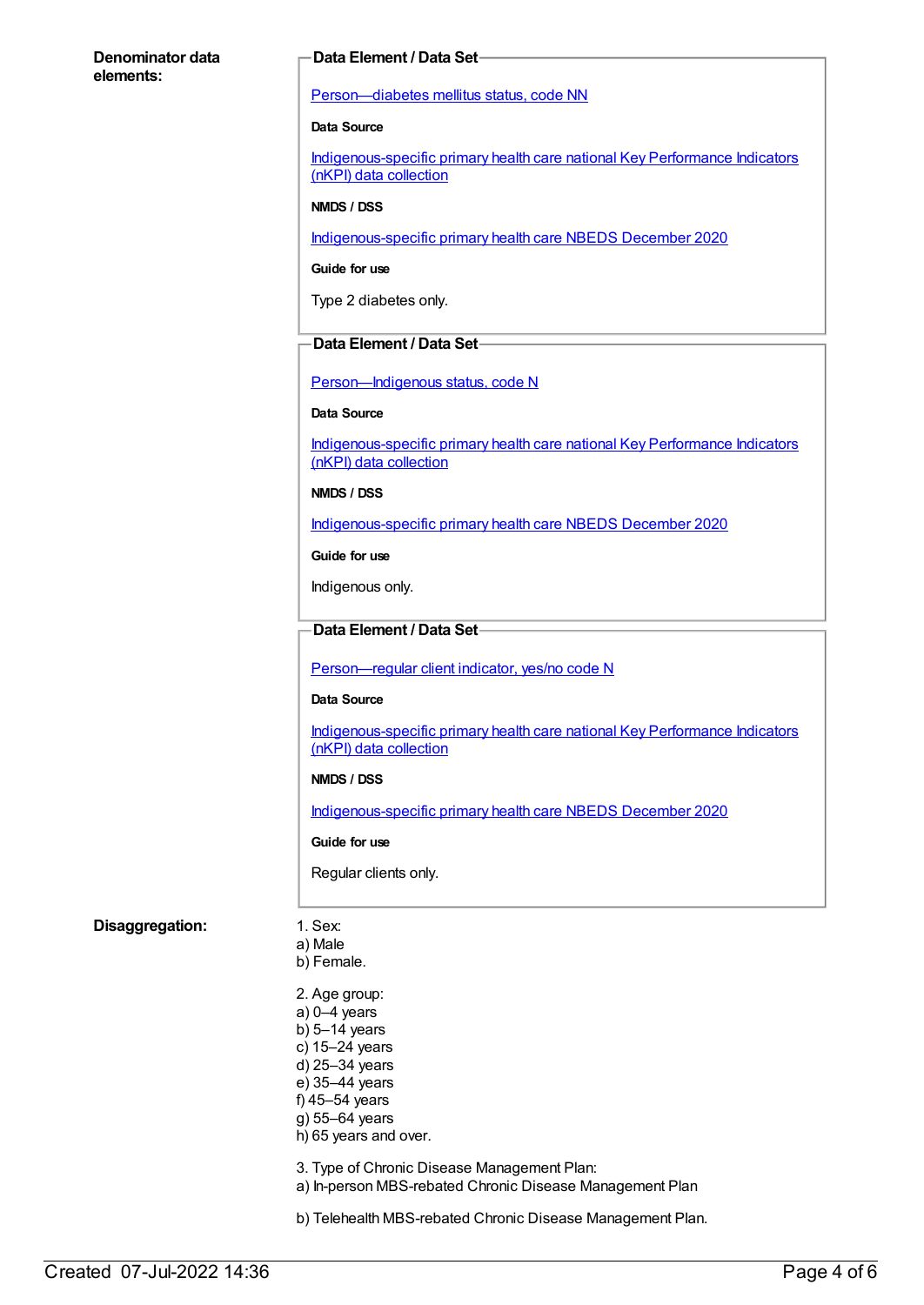| <b>Disaggregation data</b><br>elements: | Data Element / Data Set-                                                                              |
|-----------------------------------------|-------------------------------------------------------------------------------------------------------|
|                                         | Person-age, total years N[NN]                                                                         |
|                                         | <b>Data Source</b>                                                                                    |
|                                         | Indigenous-specific primary health care national Key Performance Indicators<br>(nKPI) data collection |
|                                         | NMDS / DSS                                                                                            |
|                                         | Indigenous-specific primary health care NBEDS December 2020                                           |
|                                         | Data Element / Data Set-                                                                              |
|                                         | Person-sex, code X                                                                                    |
|                                         | <b>Data Source</b>                                                                                    |
|                                         | Indigenous-specific primary health care national Key Performance Indicators<br>(nKPI) data collection |
|                                         | NMDS / DSS                                                                                            |
|                                         | Indigenous-specific primary health care NBEDS December 2020                                           |
|                                         | Data Element / Data Set-                                                                              |
|                                         | Person-chronic disease management plan type, code N                                                   |
|                                         | <b>Data Source</b>                                                                                    |
|                                         | Indigenous-specific primary health care national Key Performance Indicators<br>(nKPI) data collection |
|                                         | NMDS / DSS                                                                                            |
|                                         | Indigenous-specific primary health care NBEDS December 2020                                           |

**Comments:** Census date for reporting is 31 December 2020.

# **Representational attributes**

| <b>Representation class:</b> | Percentage |
|------------------------------|------------|
| Data type:                   | Real       |
| Unit of measure:             | Person     |
| Format:                      | N[NN].N    |
|                              |            |

# **Indicator conceptual framework**

**Framework and dimensions: [Continuous](https://meteor.aihw.gov.au/content/410684)** 

# **Data source attributes**